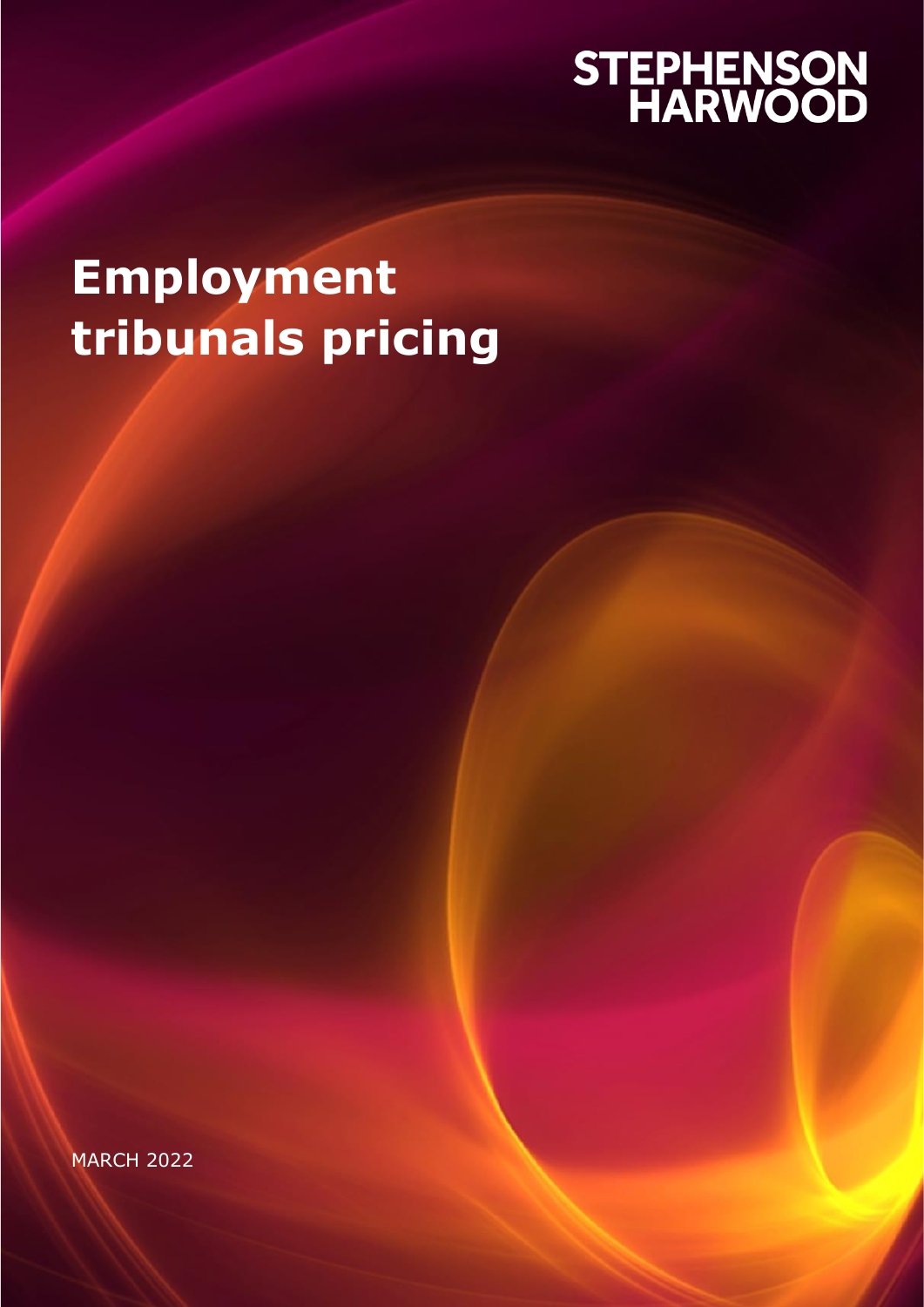Our pricing for bringing and defending claims for unfair or wrongful dismissal falls within the following ranges:

- *Simple case*: £20,000 £40,000 (excluding VAT, charged at 20%)
- *Medium complexity case*: £40,000 £75,000 (excluding VAT, charged at 20%)
- *High complexity case*: upwards of £75,000 (excluding VAT, charged at 20%) depending on the complexity of the case.

We charge for our work on the basis of hourly rates, which are aligned with the level of experience of each member of the team. Our headline hourly rates currently range from:

- £240 per hour (excluding VAT, charged at 20%) for a trainee solicitor or paralegal,
- £340 per hour (excluding VAT, charged at 20%) for a Legal Analyst, to
- £795 per hour (excluding VAT, charged at 20%) for a partner's time.

For clients wishing to engage with us across a portfolio of Employment Tribunal or employment work more generally, or for an unusual case, we would recommend contacting us directly to discuss your requirements as we are likely to be able to adjust the scope and pricing of our offer to reflect your specific needs and budget.

We are also willing to agree fixed fees for specific stages of work in litigation, and will ensure that we scope with you carefully precisely what will fall within that fixed fee.

# **Factors that could make a case more complex:**

- If it is necessary to make or defend applications to amend claims or to provide further information about an existing claim
- Defending claims that are brought by litigants in person
- Making or defending a costs application
- Complex preliminary issues such as whether the claimant is disabled (if this is not agreed by the parties)
- The number of witnesses and documents
- If it is an automatic unfair dismissal claim e.g. if you are dismissed after blowing the whistle on your employer
- Allegations of discrimination which are linked to the dismissal

Please contact any of our employment specialist team to discuss your situation and we will be able to give you more tailored information about the likely fees involved in our bringing or defending a claim, for you.

### **Disbursements**

Disbursements are costs related to your matter, being either costs we incur or those which are payable to third parties, such as fees for a barrister to appear on your behalf to be your advocate. We handle the payment of the disbursements on your behalf to ensure a smoother process (although we may require you to remit us funds in advance).

We would estimate barrister's fees to range between £5,000 and £20,000 per day (excluding VAT, charged at 20%) (depending on experience of the advocate) for appearing on your behalf at a Tribunal Hearing.

In some cases, an expert may be needed to give evidence to support your case. For example, a specialist doctor might explain to the Tribunal how a particular medical condition might limit activities. The benefit of involving an expert, and the cost of doing do, will be discussed with you, and we will keep you informed of the likely fees the expert will incur in the course of your matter.

If we agree a fixed fee with you, we may agree to include costs such as travel, accommodation, printing and copying within that fee, but more usually we will charge these items as separate disbursements.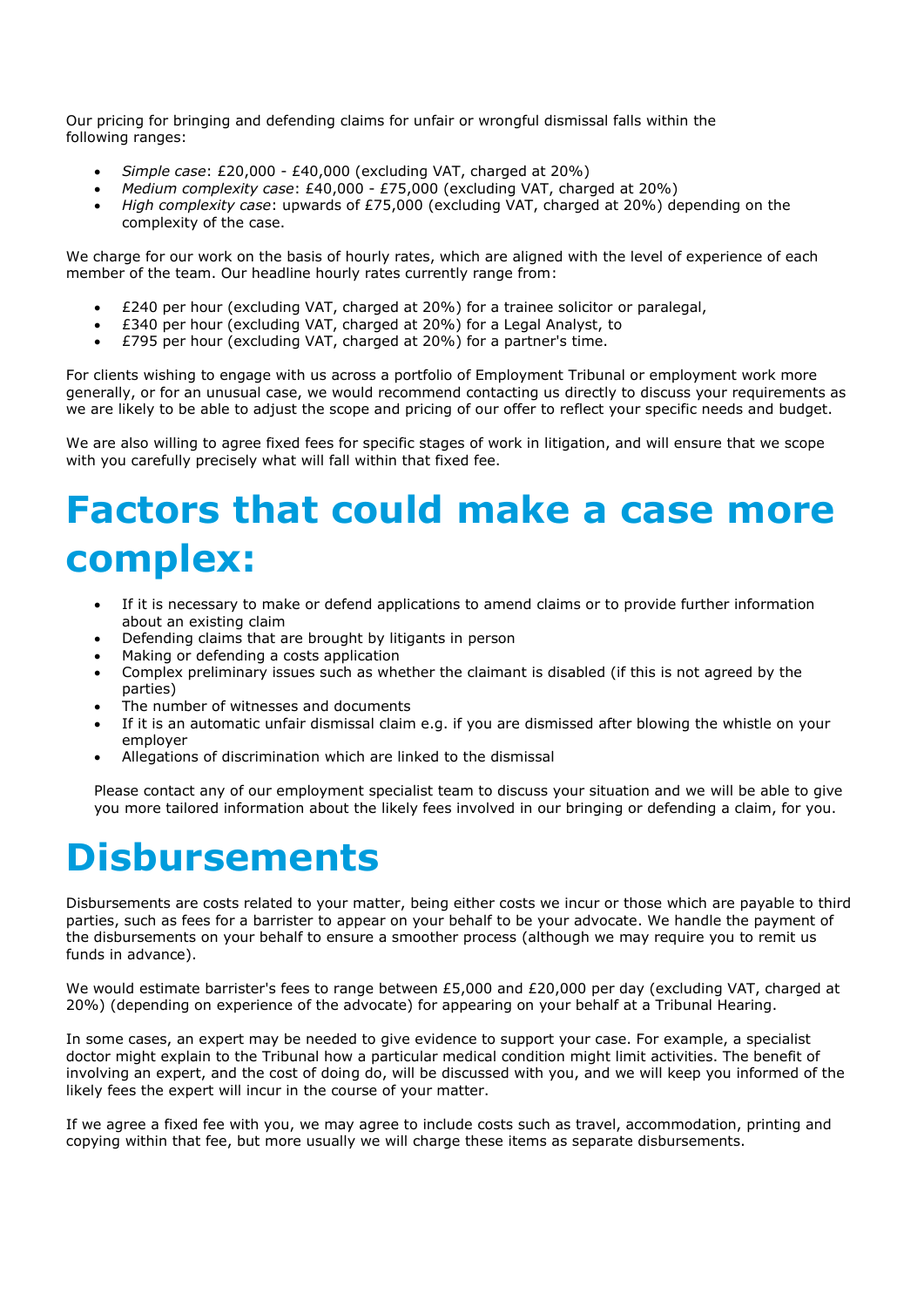# **Potential funding options**

Clients with employment related legal issues may have available to them other methods through which they might fund their legal costs, including but not limited to:

- insurance cover (for example under a credit card or household insurance policy or a bespoke "after the event" policy);
- as a benefit of trade union membership:
- through a third party funder.

We will discuss these possibilities with you if they are appropriate.

# **Key stages**

The fees set out above cover all of the work in relation to the following key stages of a claim, namely:

- Taking your initial instructions, reviewing the papers and advising you on merits and likely compensation (this is likely to be revisited throughout the matter and subject to change)
- Entering into pre-claim conciliation where this is mandatory to explore whether a settlement can be reached
- Preparing claim or response
- Reviewing and advising on claim or response from other party
- Exploring settlement and negotiating settlement throughout the process
- Preparing or considering a schedule of loss
- Preparing for (and attending) a Preliminary Hearing
- Exchanging documents with the other party and agreeing a bundle of documents
- Taking witness statements, drafting statements and agreeing their content with witnesses
- Preparing a documents bundle
- Reviewing and advising on the other party's witness statements
- Agreeing a list of issues, a chronology and/or cast list
- Preparation and attendance at Final Hearing, including instructions to Counsel

The stages set out above are an indication. If some of stages above are not required, the fee may be reduced.

## **How long will my matter take?**

The time that it takes from taking your initial instructions to the final resolution of your matter depends largely on the stage at which your case is resolved.

If a settlement is reached during pre-claim conciliation (out-of-court dispute resolution), your case is likely to take up to 6 weeks from the commencement of the conciliation process.

If your claim proceeds to a Final Hearing, your case could take up to a year or more, depending on the Tribunal timetables. Most unfair dismissal and wrongful dismissal cases which do not involve claims for whistleblowing or discrimination are heard by the Tribunal within 6 to 9 months. This is just an estimate and will depend on your particular case, and the Tribunal in which it is brought. We will of course be able to give you a more accurate timescale once we have more information and as the matter progresses.